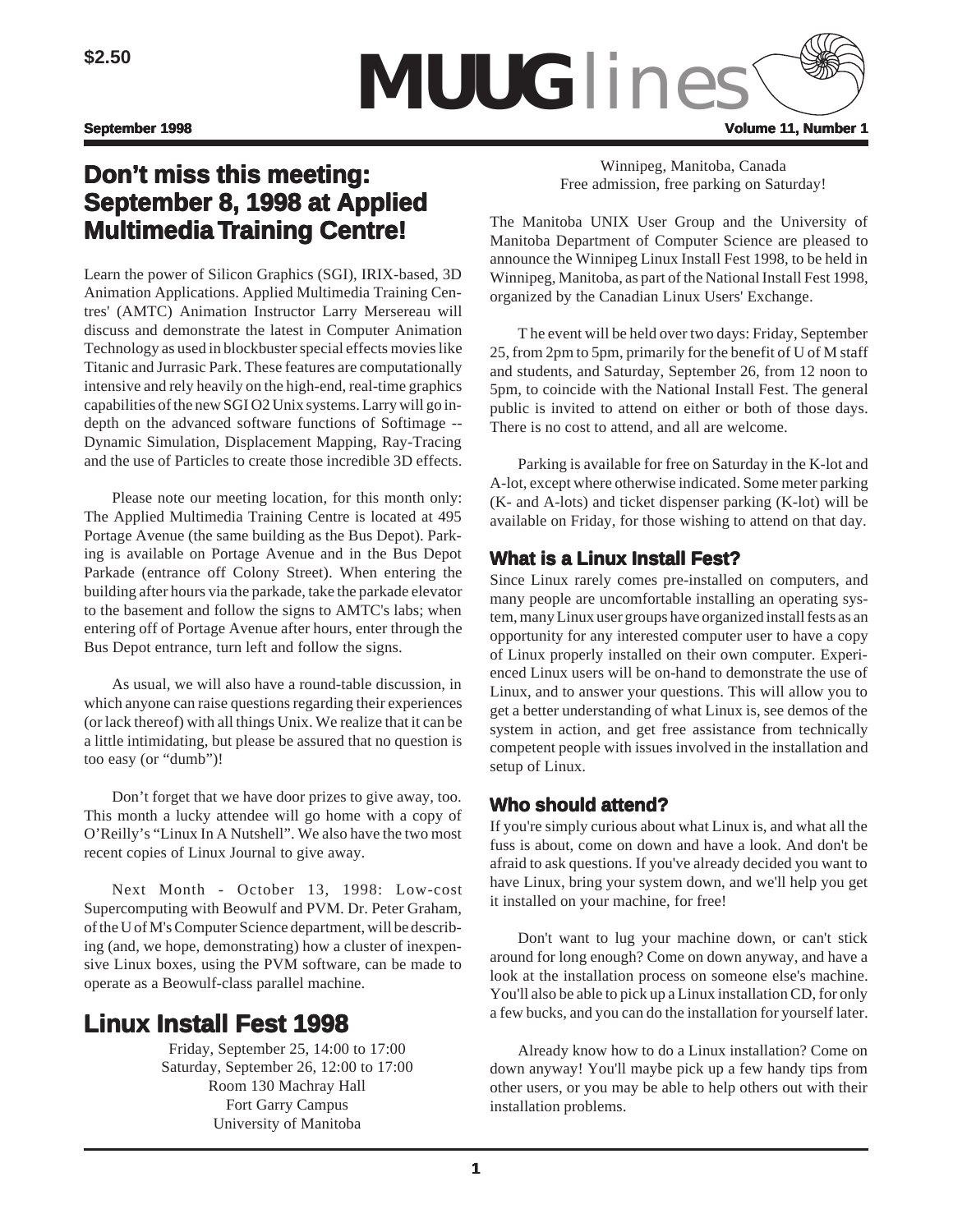# **Volume11, Number 1 September 1998**

# **Contacts**

For more information, contact Gilbert Detillieux at 474-8161 (day). You can also send your questions by e-mail (to info@muug.mb.ca) or by fax to 474-7609.

Further details, including links to campus maps, can be found on the MUUG web server:

http://www.muug.mb.ca/ifest/

# **Corel WordPerfect for Linux Prerelease**

As you may know, Corel WordPerfect 8 for Linux will be shipping in September. But as a courtesy to the Linux community, Corel Corporation is making a pre-release version available for free download via FTP. This pre-release version is feature-complete, and includes all the great features you've heard about, such as:

Compatibility - file format is consistent with previous

- versions, ensuring compatibility with existing documents Shadow Cursor - point, click and begin typing anywhere on the page
- Grammar-As-You-Go™ identifies phrases in question and provides suggestions
- Corel® Versions® keeps track of document revisions for workgroup collaboration
- Drawing Layer draw objects directly on top of text, group graphics, and add color gradient fills or patterns
- Table Enhancements size table rows, and join and split cells with a single click
- Internet Publishing Capabilities edit or create your document in Corel WordPerfect 8 and publish it to HTML
- Guidelines changes margins and columns directly on your page
- Hyperlinks automatically creates Internet links from text beginning with www, ftp, mailto and more
- Spell-As-You-Go™ identifies words that might be misspelled so you can correct them as you type

See the state-of-the-art in native Linux word processing. To download your copy, go to ftp://ftp.sdcorp.com/pub/demos/ linux/wp8prerelease.

# **Jikes!**

### *by Frank Carlos, alphaWorks - Production Manager http://www.alphaworks.ibm.com/*

Jikes for the Linux Platform is available for downloading. The Linux community has been anxious for the Jikes compiler to be released to them and now the wait is over!

http://www.alphaworks.ibm.com/formula/Jikes

Jikes is a Java compiler that translates Java source files as defined in The Java Language Specification (Addison-Wesley,

1996) into the bytecoded instruction set and binary format defined in The Java Virtual Machine Specification (Addison-Wesley, 1996). Unlike other compilers, Jikes accepts the Java language only as specified: not as a subset, variant, or superset.

In addition to strictly adhering to specifications, Jikes is faster than most compilers and can compute the complete dependency relations in program files. This allows for the generation of dependency makefiles suitable for use with make. Jikes can also be run in incremental mode: after the initial compilation, Jikes waits until prompted, determines which files have been changed, and then does the minimal amount of work needed to bring the class files into a complete and consistent state. This cycle can be repeated until the q command is entered to end the compilation.

# **The Linux Compatibility Standards Project**

Debian and Red Hat are collaborating on a written specification of the "Linux Compatibility Standard" (LCS). The LCS will clearly outline the specifications necessary to be LCS compliant. This LCS document will be used as a guideline on how to build a "proper" system by those building Linux distributions, and it will be used by developers needing information on the basic system configuration to develop application programs. We expect this LCS effort to complement the example LSB implementation on which Bruce Perens is working.

Erik Troan (Red Hat) and Dale Scheetz (Debian) will jointly manage the LCS working group, which will be working on the written standard using the lcs-eng@lists.debian.org mailing list for the discussion. lcs-eng@lists.debian.org is an open subscription list. Everyone who is interested is encouraged to subscribe. Most of all, we encourage all current members of the LSB committee to subscribe to this list. Even if you intend to work on the code base, subscribing will be helpful.

# **Subscribing**

To subscribe to the lcs-eng mailing list send an e-mail to lcseng-REQUEST@lists.debian.org with the single word subscribe in the subject line. You will shortly receive a confirmation request. Follow the instructions and you will become subscribed to the list.

For further information, please send email to press@debian.org or visit the Debian homepage at http:// www.debian.org/. For more information about Red Hat, please visit http://www.redhat.com/.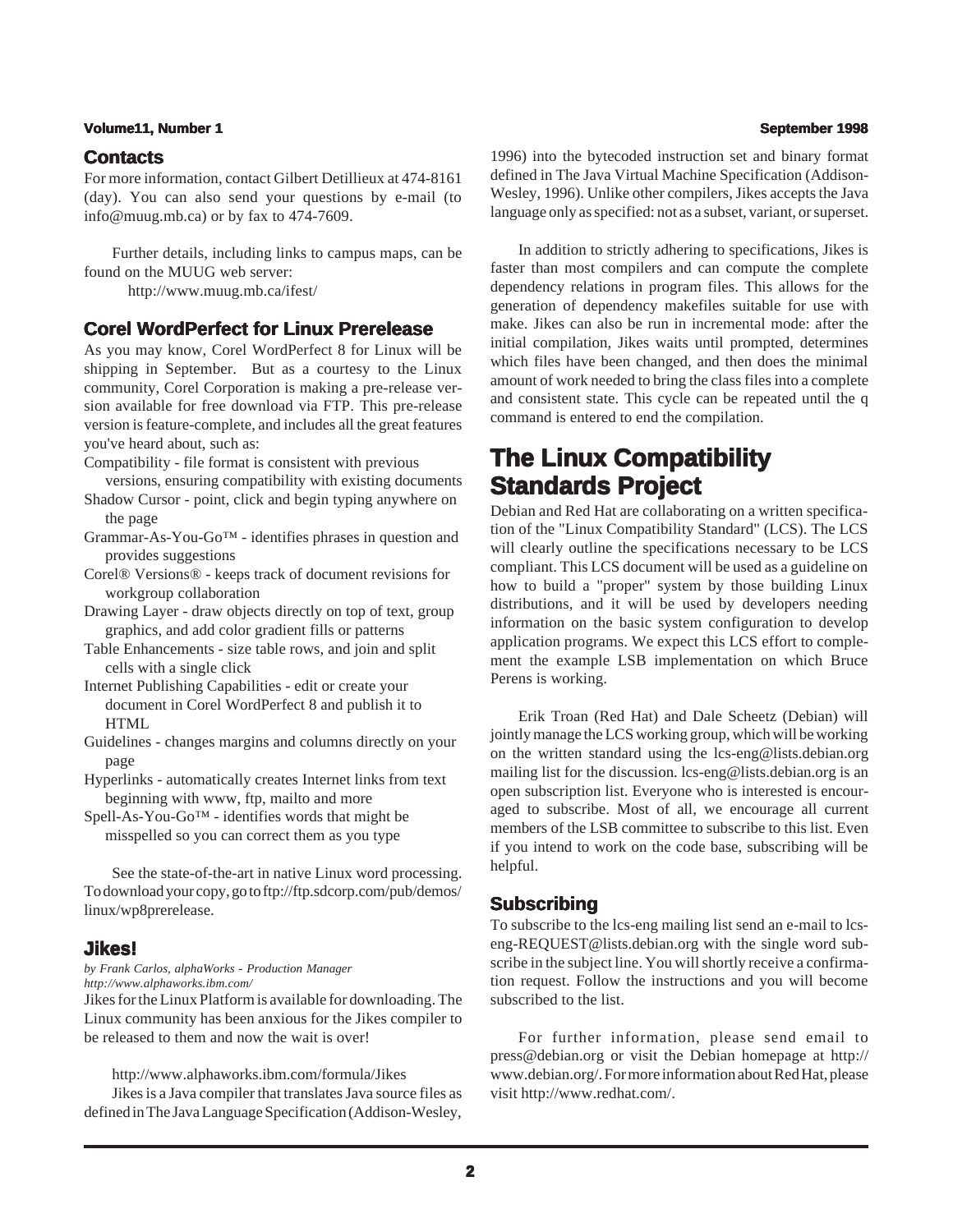# **Linux 2.2 and the Frame-Buffer Console**

*Please send all comments, complaints, etc on this document to its author, Joseph Pranevich, at knight@baltimore.wwaves.com. Feedback is appreciated and always welcome.*

Since my initial release of my 'Wonderful World of Linux 2.2' document (a simple list of feature additions for Linux 2.2 for the non-techy user), I have received many, many questions regarding this and that. However, the questions I have been asked most frequently all revolve around Linux 2.2's newest (and most shocking) kernel addition: the frame-buffer console driver. 'What's the big deal?' you say? This document will attempt to explain exactly why this is such a 'big deal' and introduce the non-technical Linux user to the basics of the Linux video subsystem and give a number of pros and cons to the (more than just proposed) new system. Enjoy!

Before one can understand the implications of the new, kernel based, fbcon system, one must have a working understanding of how the video drivers in Linux operate. If you are already familiar with the video driver subsystem of Windows then this may come as a bit of a shock to you...

### **1) A Peek at What We Have Today**

The current video subsystem is divided into, at best, three distinct parts: the text-mode driver, the console video driver, and the X server. Now, only the text-mode portion (in the kernel) is carved in stone, the other two bits are optional but represent a common configuration for most distributions. For the purposes of this introduction, let us assume that your console driver is the SVGAlib.

In any scenario, the only portion of the video subsystem that is truly carved in stone is the text-mode driver. (Even if you are using a serial console, the console driver manipulates the serial port as if it were any other text device.) This is a driver, in the kernel, that controls cursor positioning and video hardware features and provides a set of vt100 interfaces for the manipulation of the text data. Additionally, the kernel driver knows how to work with any special other features of your card, including and especially using video memory for scrollback, etc. But, through all this support, this kernel driver contains NO graphic primitives of any kind.

The console graphic driver (actually, a library) is the next component of the Linux video subsystem. This library starts where the kernel leaves off, by providing direct access to the graphical capabilities of many video cards. The reality of the situation here is that far too few video devices are supported in full by this library, causing it to fall into disuse.

The third and final component of this model is the X server, a driver (and more) that, like the console driver,

## **September 1998 Volume 11, Number 1**

provide a uniform interface to the graphical capabilities of your hardware. Unlike the console driver, however, the X server is also in charge of a number of network and graphicdevice sharing functions that make it somewhat bloated for low-memory use and difficult to use with stand-alone applications. In addition, many X servers are not free.

### **2) A Preview of What We'll Have Tomorrow**

The new kernel system is quite a bit simpler than the above example. In the new system, the kernel controls all direct video manipulation via the 'frame-buffer' device. This device, located at /dev/fb?, presents a device-independent API to the user-layer for manipulating any video device that you have a driver for. Under this new system, you would still need to run an X server to provide the network-connectivity of the previous system, but everyone would run the same server (XF86\_FBDev) and that would merely talk to the generic interface. (A new SVGAlib is expected to be developed that will behave likewise for legacy console applications.)

### **3) Issues**

Unfortunately, this merely scratches the surface of the issue. By all accounts, neither system looks terribly bad. And what's more, the current system is well-tested and well-accepted by the community. So, why change? The following is an assembled list of some of the defects of the systems, starting with the established trinity. I have attempted to give you the facts rather than opinions on these subjects and to allow you to best make up your own mind on the issue. I'm positive that I've left out some perfectly reasonable complaints either way, please feel free to email me with your own justifications so that I personally can make a better decision on the matter. (And, perhaps, include those reasons in a future version of this document.)

### **3.1) Security**

The first thing that comes to my mind when discussing the problems with not having graphic code in the kernel is the issue of security. (or, lack thereof.) Linux has been designed from the start as a very security-conscious system. On a Linux system, two things really constitute a breach of security (although the first can imply the second):

> Access to 'root' (administration) things by ordinary users Causing a freeze or other denial-of-service

To these ends, it was decided (quite rightly) that allowing direct access to hardware could result in big problems. Thus, Linux allows only certain privileged programs access to hardware manipulation.

To allow a program to write graphics to the screen using the console driver, the program must be owned and run by the